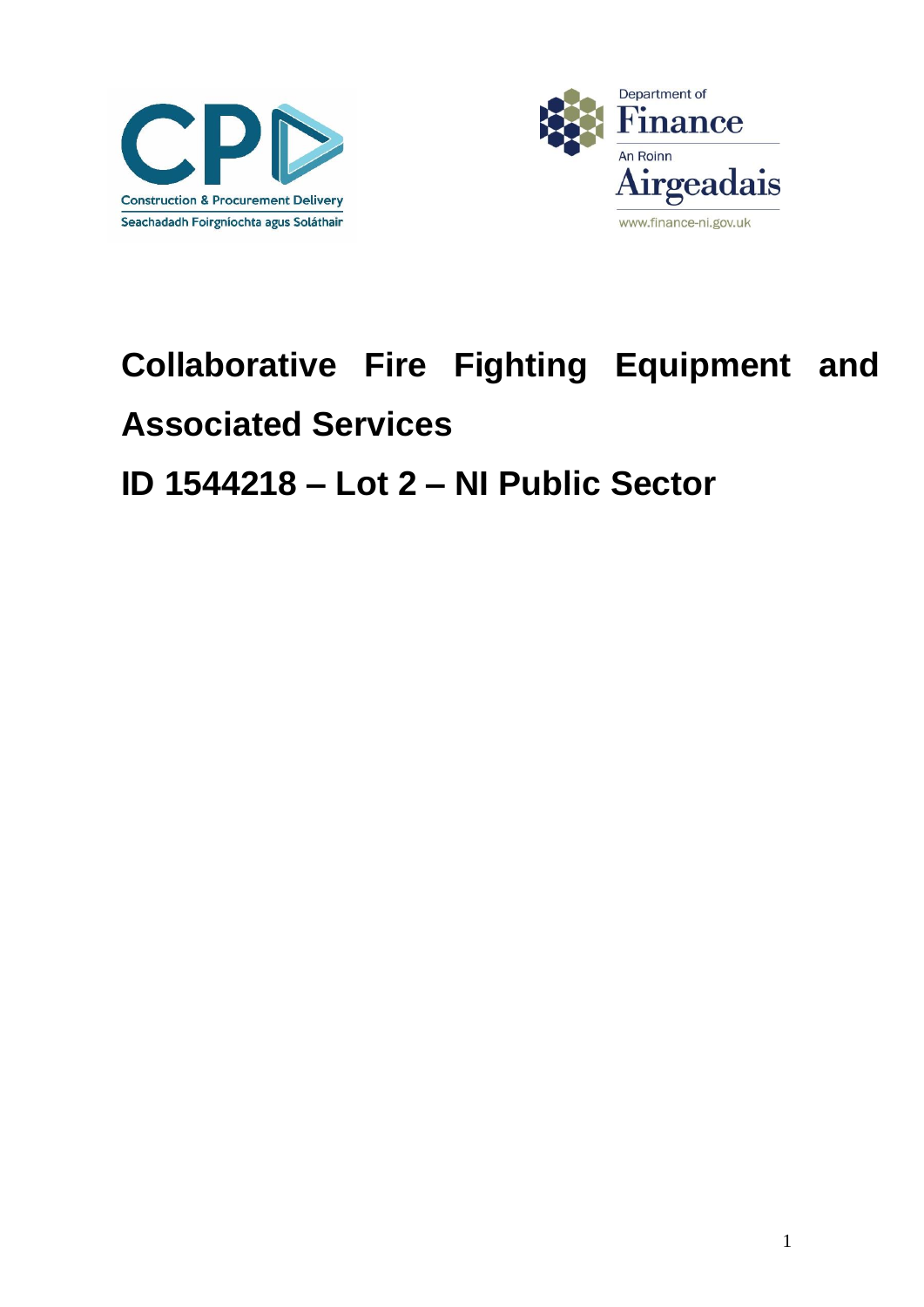## **1. BACKGROUND**

1.1 The Department of Finance (DoF), Construction & Procurement Delivery (CPD), Property Services Division (hereafter referred to as PSD) are responsible for building maintenance and fire safety services to the Northern Ireland Civil Service, and wider public sector. CPD intends to establish a collaborative Framework Agreement for Fire Fighting equipment and associated services within Northern Ireland, on behalf of the participating bodies listed in [https://www.finance-ni.gov.uk/publications/list](https://www.finance-ni.gov.uk/publications/list-public-bodies-which-can-participate-cpd-collaborative-frameworks)[public-bodies-which-can-participate-cpd-collaborative-frameworks.](https://www.finance-ni.gov.uk/publications/list-public-bodies-which-can-participate-cpd-collaborative-frameworks)

**The remainder of this specification relates specifically to those bodies covered by PSD.**

## **2. INTRODUCTION TO DoF PROPERTY SERVICES DIVISION**

2.1 PSD Building Maintenance & Fire Safety Branch currently provides fire safety services to 2300 properties across Northern Ireland on behalf of Government Departments, their Agencies, Non Departmental Public Bodies and Centre of Procurement Expertise. (COPES). PS Fire Safety are the sole group to establish the coverage of fire equipment in any of its client's buildings. A sample list of PSD Clients is included at Annex A along with a Data Export of all current fire equipment at Annex B. A list of Northern Ireland Water buildings and their current equipment list is included at Annex C for information. Please note, following award of the Framework Agreement, a Direct Award will be made in relation to the Most Economically Advantageous Tender in relation to Lot 1 PSNI and Department of Finance and NI Water in relation to Lot 2.

## **3. BACKGROUND TO THE REQUIREMENT**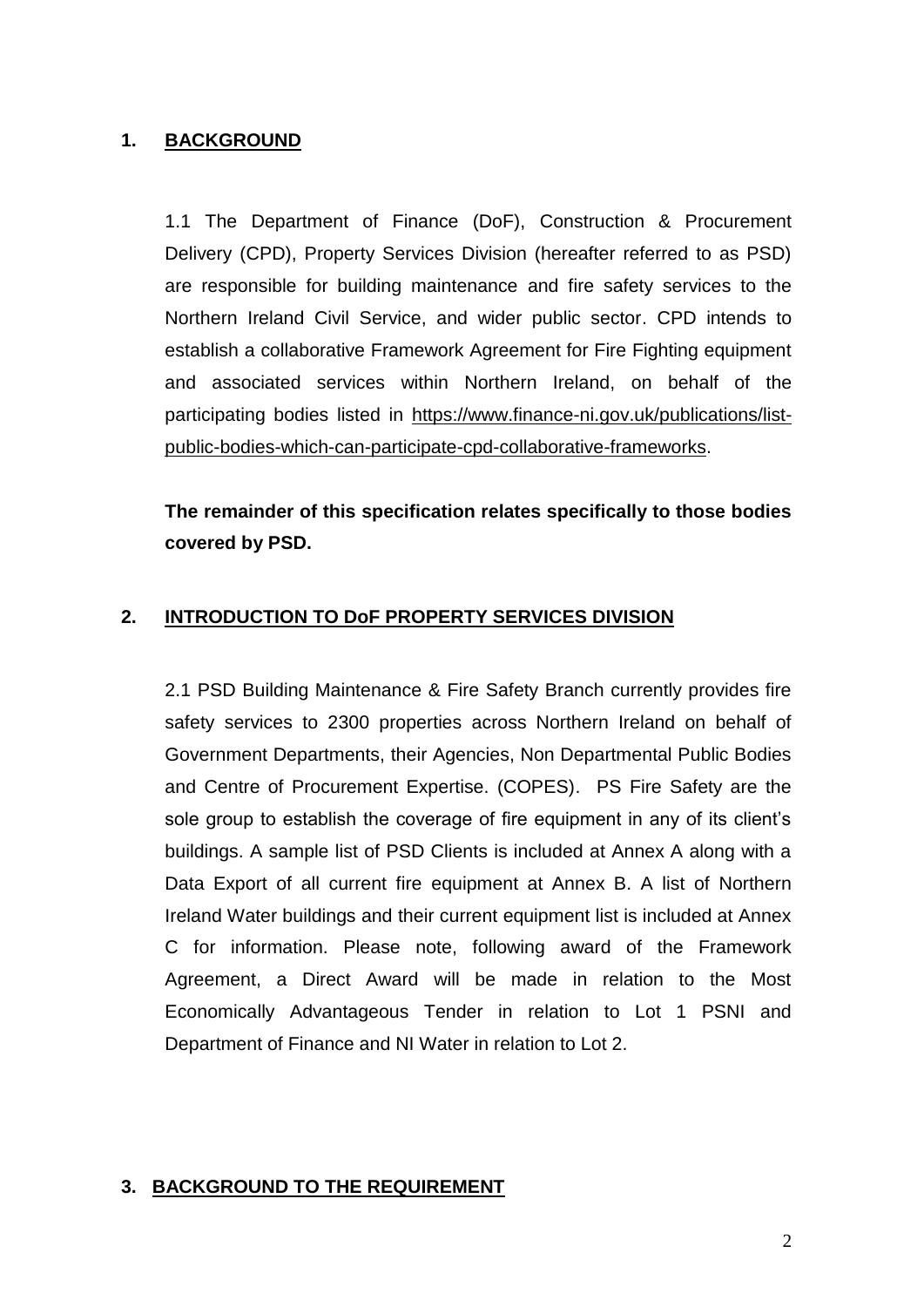3.1 NICS and the wider public sector buildings, are provided with fire-fighting equipment as required to comply with current legislation and to ensure staff and visitors can safely escape from a fire to a place of safety. The Fire & Rescue Services (NI) Order 2006 requires employers to take necessary fire safety measures that are identified as part of a Fire Risk Assessment.

3.2 The Fire Safety Regulations (NI) 2010 specifically require equipment for fire-fighting to be provided and that it must be maintained.

3.3 In order to comply with the above statutory duty, NICS require a comprehensive service in respect of all aspects of provision, installation, maintenance, recharging, testing and environmental disposal of portable fire-fighting equipment and associated fire safety signs. The contractor must follow the code of practice for the inspection and maintenance of portable fire extinguishers as outlined in British Standard BS 5306, European Standard EN3, or other standards deemed to be equivalent.

3.4 Currently all First Aid Fire Fighting Equipment (FAFFE) throughout the estate is owned and not leased and is BS Kite Marked.

3.5 The first aid fire-fighting equipment currently in use throughout the Government estate is as follows:

- Water (Stored Pressure) Type Extinguishers
- Foam (Stored Pressure) Extinguishers
- Dry Powder (Stored Pressure) Extinguishers
- Carbon Dioxide Extinguishers
- Wet Chemical Extinguishers
- Fire Buckets with Sand
- Hose Reels
- Fire Blankets

3.6 A number of premises have fire hydrants located within their curtilage and would require regular testing and maintenance. Hydrants that require testing are designated by the inspecting Officer during the fire risk